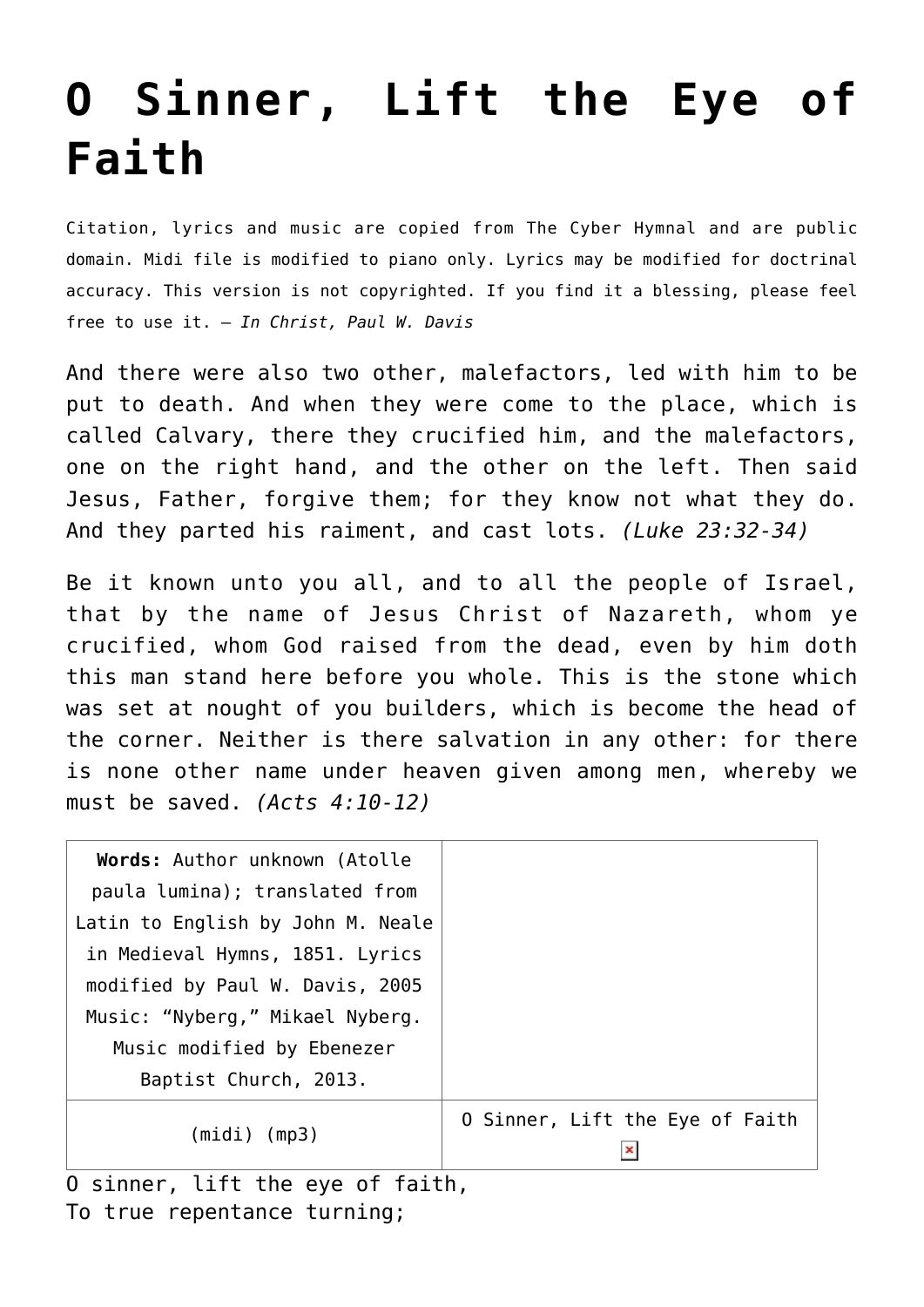Bethink thee of the curse of sin, Its awful guilt discerning; Upon the Lord Jesus look, And thou shalt read, as in a book, What well is worthy thy learning. Look on His head, that bleeding head, With crown of thorns surrounded; Look on His hands and feet Which piercing nails have wounded; See every limb with scourges rent: On Christ, the Just, the Innocent, What malice hath abounded!

'Tis alone those limbs are racked, Yes, friends too have forsaken Him; And, more than all, for thankless man That tender heart is aching; Oh, fearful was the pain and scorn, By Jesus, Son of God, borne, The peace for sinners making.

None ever knew such pain before, Such infinite affliction, None ever felt a grief like His Alone in that dread sacrifice; For us He bare those bitter throes, For us those agonizing woes, In once suffered infliction.

O sinner, mark, and ponder well Sin's awful condemnation; Think what a sacrifice it cost To purchase Thy salvation; Had Jesus never bled and died, Then what could thee and all betide But everlasting damnation?

Lord, grant us strength to flee from sin, And Satan's wiles ensnaring,